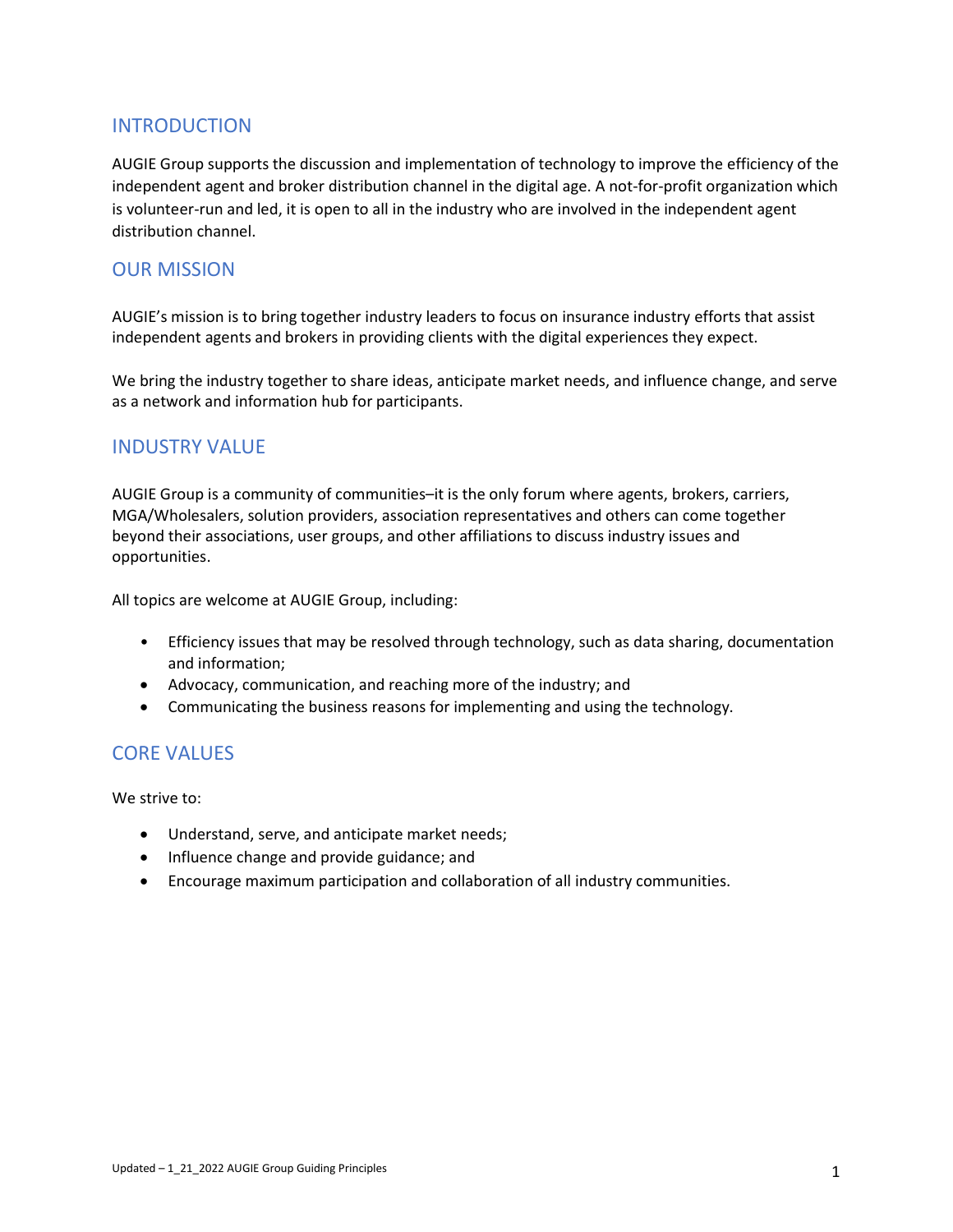# AUGIE Group LEADERSHIP

| <b>POSITION</b>          | <b>DESCRIPTION</b>                                 | <b>TERM</b>                  |
|--------------------------|----------------------------------------------------|------------------------------|
| Chair & Vice Chair       | Lead AUGIE Group and provide strategic direction   | Serve one-year terms         |
|                          | including: developing annual strategic plan and    | at minimum, which            |
|                          | budget; soliciting funds from sponsors;            | may be extended at           |
|                          | developing meeting agendas and providing           | the discretion of the        |
|                          | support materials if needed; and leading           | <b>AUGIE Group Executive</b> |
|                          | meetings and conferences                           | Council                      |
| Past Chair               | Prior Chair of AUGIE Group                         | Until existing Chair         |
|                          |                                                    | steps down                   |
| <b>Executive Council</b> | Individuals from each of the qualifying            | Terms are designated         |
|                          | organization                                       | by their association or      |
|                          |                                                    | user group                   |
| Director                 | Attends Executive Council meetings and provides    | Determined by Partner        |
|                          | support for Chair Vice Chair, Executive Council    | Agreement signed by          |
|                          | and Task Groups including project management,      | the AUGIE Group Chair        |
|                          | WebEx support, notes and communications,           |                              |
|                          | budget management, & speaks/writes on behalf       |                              |
|                          | of AUGIE Group. It is a non-voting role on the     |                              |
|                          | <b>Executive Council</b>                           |                              |
| <b>Brand and</b>         | Attends Executive Council meetings, strategizes    | Contracted every two         |
| Communications           | and communicates. Full role is outlined in Partner | years and tasks may be       |
| Advisor                  | Agreement. It is a non-voting role on the          | broadened through            |
|                          | <b>Executive Council.</b>                          | expanded statements          |
|                          |                                                    | of work (SOW)                |

# AUGIE Group EXECUTIVE COUNCIL BYLAWS

#### Criteria for Executive Council members:

1. Active participants. Attend all meetings (or send a substitute). People who are vocal and proactive- who will provide feedback and ideas. Members need to attend at minimum one face-to-face meeting and four AUGIE Group Executive Council calls.

2. Organization support: Must have the support of or be able to represent an industry organization. We're looking for people who communicate AUGIE Group's messages and initiatives back into industry organizations.

3. Experience: Background as an agent, carrier, vendor or association executive. AUGIE Group represents all three legs of the stool. Participants should have industry experience in any of these areas.

#### Adding new participants:

 AUGIE Group welcomes agency management system user group, national association or large agency groups to the leadership team known as AUGIE Group's Executive Council. A representative from the organization should have participated in AUGIE Group calls, events and the Ambassador program.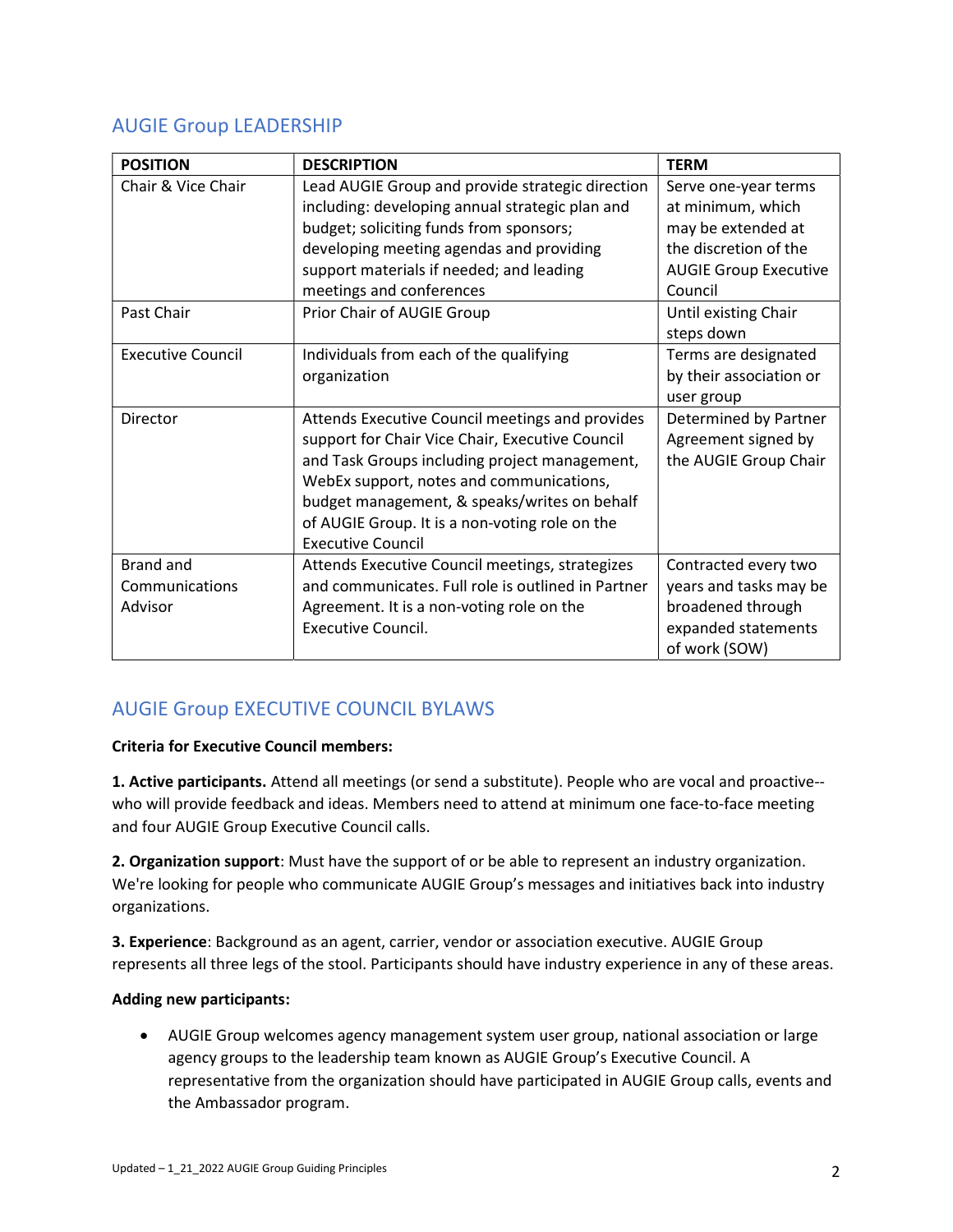- After meeting qualification requirements, the organization submits written request to join to the AUGIE Group Chair, including the name(s) and position(s) of its proposed AUGIE Group Representatives.
- The AUGIE Group Executive Council will review request to determine if applicant would be an asset to AUGIE.

#### Executive Council voting:

Each qualifying organization will have one vote on an issue regardless of the number of individual Executive Council members that organization has on the council. The organization will identify its "voter" at the beginning of any voting meeting.

## TASK GROUPS AND WORK PRODUCT

After the AUGIE Group Executive Council determines that an issue requires more focused research, discussion, or activity, a task group will be created. The Executive Council will appoint and delegate the scope of the project to those involved in the initiative.

Each task group will have Chair(s) who will serve until the group is disbanded. Chairs are industry volunteers appointed by the Executive Council or selected by many of the task group participants who agree to facilitate the group and bring it to completion.

## **ACTIVITIES**

#### Meetings:

Provide the industry with a forum to exchange information, as well as agents, brokers, other distribution channels, insurers, vendors and associations, on ideas that fall within the scope of the AUGIE Group mission.

There are physical meetings, virtual meetings, and task group meetings. These meetings focus on the current year's priorities and other timely agenda items.

#### AUGIE Group Priorities:

Determined annually through feedback from the AUGIE Group members.

#### Initiatives:

Described and updated on AUGIE Group's website.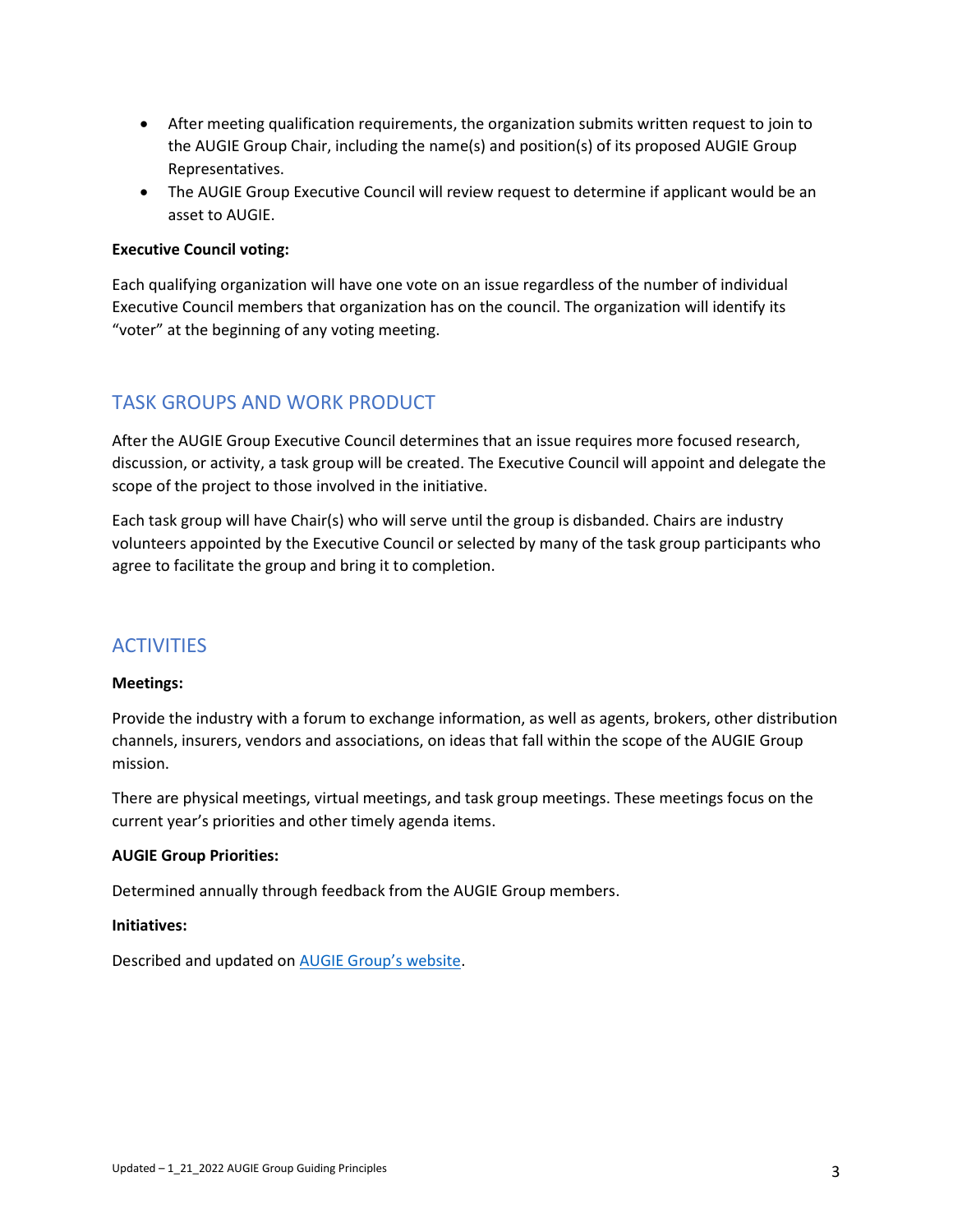## AUGIE GROUP COMMUNICATIONS

Email: AUGIE Group uses Constant Contact to maintain its member lists and to communicate via email.

Website: augiegroup.org

#### Social media:

- LinkedIn
- Twitter
- Facebook

Discussion forum: https://app.workstorm.com/

## AWARDS

| <b>AWARD</b>             | <b>DESCRIPTION</b>                       | <b>APPLICATION &amp; JUDGING</b>  |
|--------------------------|------------------------------------------|-----------------------------------|
| Andy Fogarty Industry    | Established in 2017 in honor of Andy     | Anyone in the industry can        |
| <b>Achievement Award</b> | Fogarty, who served the independent      | submit nominations                |
|                          | agent distribution channel for more than | throughout the year, but an       |
|                          | 40 years, the award acknowledges people  | official call for nominees goes   |
|                          | who are doing important work in the      | out eight weeks before the Fall   |
|                          | independent agency distribution channel  | meeting.                          |
|                          | and enhance its digital success, but who |                                   |
|                          | may not always be in the spotlight       | <b>AUGIE Group Chair and Vice</b> |
|                          |                                          | Chair review the nominations      |
|                          |                                          | and select a winner. Winners      |
|                          |                                          | are announced at Fall face-to-    |
|                          |                                          | face meeting.                     |
| <b>Unsung Hero</b>       | An individual from an agency, carrier,   | Individuals are submitted by      |
|                          | vendor, consulting group, user group or  | the industry.                     |
|                          | association OR an organization that has  |                                   |
|                          | made a difference in the industry in     | <b>AUGIE Group Chair and Vice</b> |
|                          | support of independent agents            | Chair review the nominations      |
|                          |                                          | and select a winner. Winners      |
|                          |                                          | are announced at Fall face-to-    |
|                          |                                          | face meeting.                     |